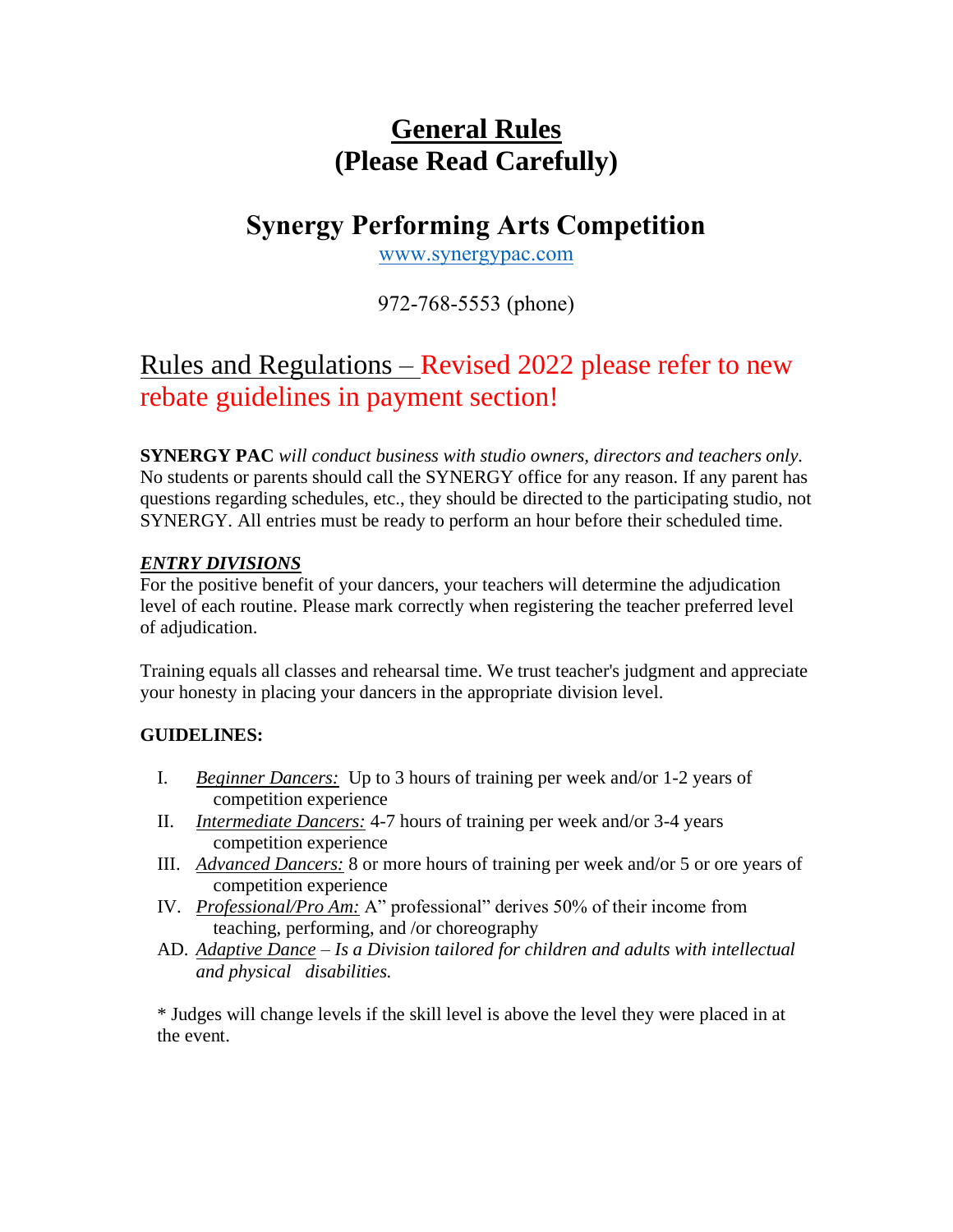Type Time Limit Max # of Dancers Fee (Please contact us for pricing or log in to dance comp genie account via our website [www.synergypac.com\)](http://www.synergypac.com/)

| Solo<br>Duo/Trio   | 3:00<br>3:00 |             | $$115$ (reg)<br>$$130$ (reg)                   | \$130(nat)<br>$$145$ (nat)                     |
|--------------------|--------------|-------------|------------------------------------------------|------------------------------------------------|
| <b>Small Group</b> | 3:00         | 4-8 dancers | \$45 per dancer (reg) \$50 (nat)               |                                                |
| Lg Group           | 4:00         |             | 9-17 dancers \$45 per dancer (reg) \$50(nat)   |                                                |
| Line               | 4:00         |             | $18 +$ dancers \$45 per dancer (reg) \$50(nat) |                                                |
| Production         | $5:00-8:00$  |             |                                                | $18 +$ dancers \$45 per dancer (reg) \$50(nat) |

There is a 15 point deduction for exceeding the time limit. All time limits include set up and tear down.

NO CHANGE (division, age or group) will be allowed after *Sunday the week of the competition without a \$30 administrative fee.*

#### **AGES**

As of January 1<sup>st</sup>, 2022. Please average ages and DROP the decimal. Minis (5 and under), Petite (6-8 yrs old), Junior (9-12 yrs old), Teen (13-15 yrs old), Senior (16-18 yrs old)

#### **ADJUDICATION CRITERIA**

Technique: (skills of style/steps, flexibility, strength, body alignment) 40%, Showmanship: (stage presence, expression, energy, emotion) 20%, Choreography/Content: (difficulty, creativity, intricacy, pace, transitions) 20%, Overall Difficult/Appeal: (consistency, timing, age appropriate, music) 10% Overall Costume: 10%

| <b>Adjudication Score breakdown</b> | <b>Total of All Three</b> |  |
|-------------------------------------|---------------------------|--|
| <b>Synergy Shine</b>                | 300-291pts                |  |
| <b>Platinum Award</b>               | 290-282pts                |  |
| <b>High Gold</b>                    | 281-270 pts               |  |
| <b>Gold Award</b>                   | 269-261pts                |  |
| <b>High Silver</b>                  | 260-249pts                |  |
| <b>Silver Award</b>                 | 248-237pts                |  |
| <b>Bronze Award</b>                 | 236-225pts                |  |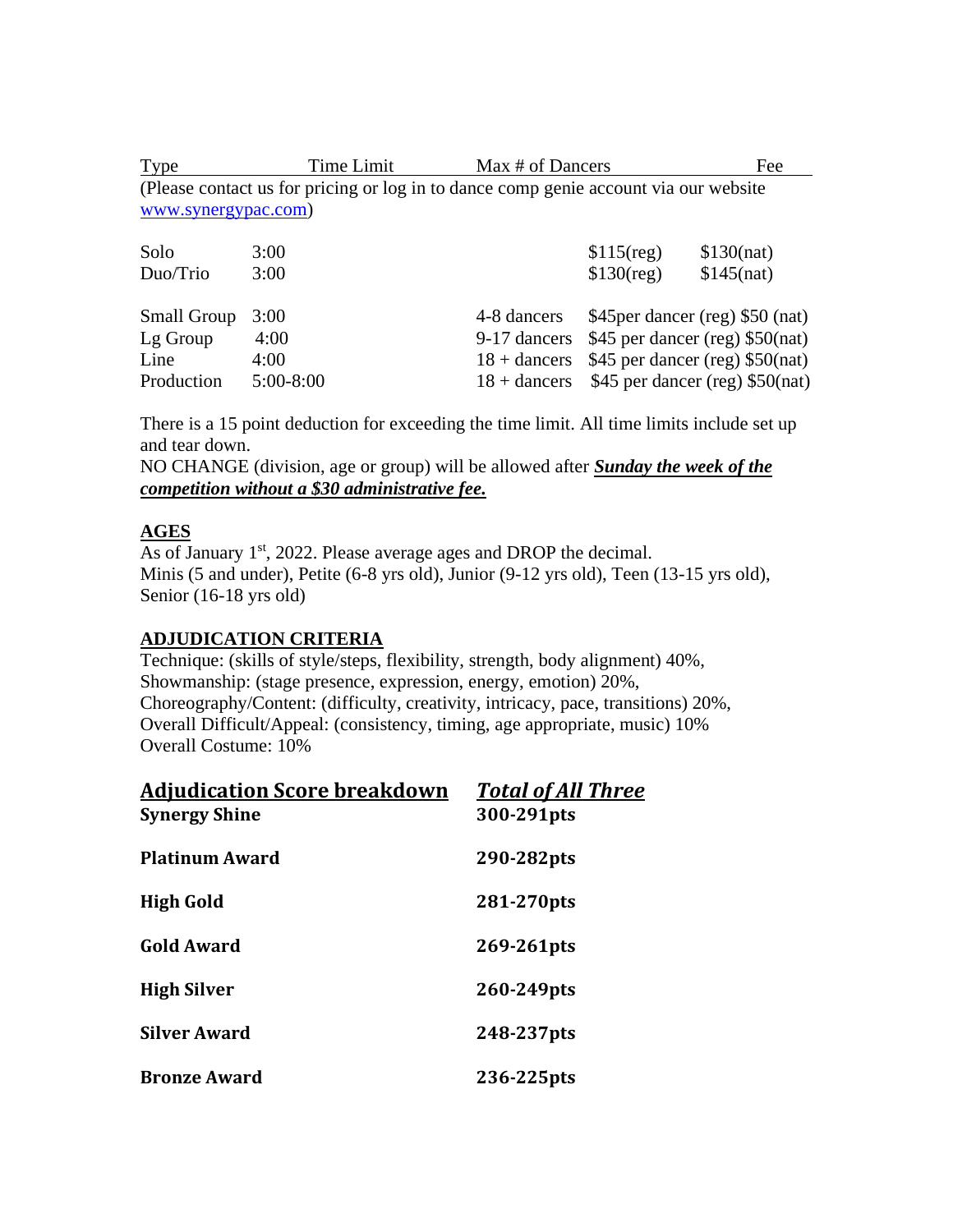#### **DANCE CATEGORIES**

\*Ballet/Pointe – Ballet or Pointe techniques. Baller or Pointe shoes only \*Character – Easily recognized character is portrayed. May incorporate any style of dance technique.

\*Tap – Tap technique

\*Dance Team/Drill – Precision choreography that also incorporate dance technique

\*Hip Hop – Street style of jazz that incorporates contemporary and fad dance trends.

\*Jazz – Primarily jazz techniques, utilizing up tempo music.

\*Lyrical – Combination of jazz, modern and ballet techniques.

\*Modern – Modern style techniques and moves.

\*Musical Theater - "Broadway" or movie musical style of dance and/or song.

\*Open – Will not fall under any other dance category, a combination or blend of multiple styles. Routines containing more than three acrobatic passes should perform in the Open Category.

\*Pom Pom/Cheer – Pom Poms and pom pom techniques.

\*Ballroom – all styles of partner dancing including waltz, tango, rumba, quick step etc.

\*Clogging - is a type of folk dance in which the dancer's footwear is used musically by striking the heel, the toe, or both against a floor or each other to create

\*Vocalist – live singing, must be us9ing vocals over 75% of the time limit. \*Contemporary – is a type of dance that is combination of jazz, modern, and lyrical

#### **MUSIC**

Synergy requires that all music is uploaded via your dance comp genie account. Music must be uploaded and double checked within 14 days of the first day of competition. If this is not possible please contact Synergy ASAP. Please bring a backup in the event of malfunction. The music upload feature only supports mp3 files. If the music you are using is in another audio format, you will need to convert using an online mp3 converter. *A \$30 administrative music fee will be charged to your account if you are late uploading music*.

**TIME EXTENSIONS:** YOU are allowed to pay for extra time which includes: \$10 per 30 seconds not exceeding 1 minute in solo/duet/trio and groups/lines/productions must not exceed 2 minutes. This can be added and paid for through DCG registration.

#### **ADJUCITAION AND AWARDS**

Adjudication – Bronze, Silver, High Silver, Gold, High Gold, Platinum, Synergy Shine Composite trophies will be presented to the studio. Scores and Audio critiques will be uploaded in dance comp genie within 3 business days after the last day of the event.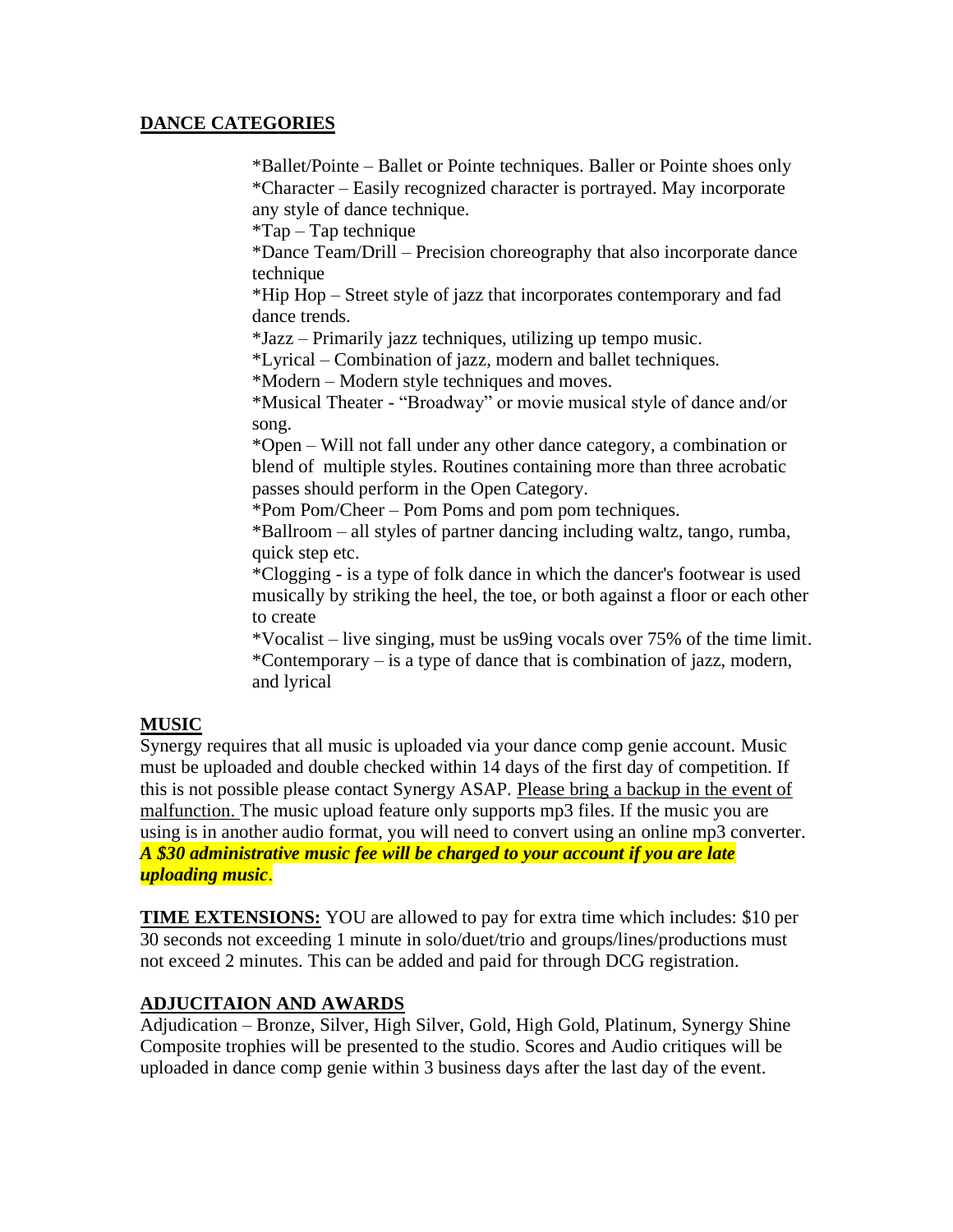#### **HIGH SCORE AWARDS**

Adult groups 19 years and over and Teacher/Pro-Am groups will ONLY be adjudicated and are not eligible for high score awards. Entries which perform out of division/type will not be eligible for high score awards. High scores and choreography awards win prizes. The overall awards are presented in Minis, Petite, Junior, Teen and Senior Divisions, I, II, III. Overalls must have 2 or more in the same age and division.

> \*Solo \*Duo/Trio \*Small Group \*Large Group \*Line/Production \*Judges Choice Awards \* High Scores and Choreography Winners will be recognized for solo, duet/trio and groups/lines \*Solo Title Winners will be announced and crowned \*Studio Awards, technique, showmanship, costume, sportsmanship \*Overall Studio Awards Division Level I, II, III \*Photogenic Awards

#### **SYNERGY STAR PERFORMERS**

Synergy judges will award dancers of their choice to join the opening number at the Grand Finale' Nationals from each regional competition. Each Synergy Star Performer that is chosen will receive information to fill out and it will be their responsibility to notify Synergy if they plan to participate. Studios that attend Open Nationals without attending a regional will be contacted by Synergy to discuss how many Synergy Star Performers may be chosen from studio

#### **MR/MISS SYNERGY**

When registering for Mr/Miss Synergy there will be an additional charge of \$30 per entry (regional) and \$50 per entry (national/grand finale). Mini---5 and under Petite---6-8 yrs Junior---9-12 yrs Teen---13-15 yrs Senior---16-18 yrs

#### **MR/MISS PHOTOGENIC**

Registration for Photogenic is solely accepted in person at Synergy events. You will need to register, turn in picture and pay at the merchandise table once you arrive. We will announce the winner of photogenic at the last awards ceremony of the event. Please include name, studio, and age on the back of photo. Photogenic will be divided accordingly: 12 and under; 13 and up Each entry is \$30.

\*\* \*Don't forget to pick up your photos after the event at the Merchandise Table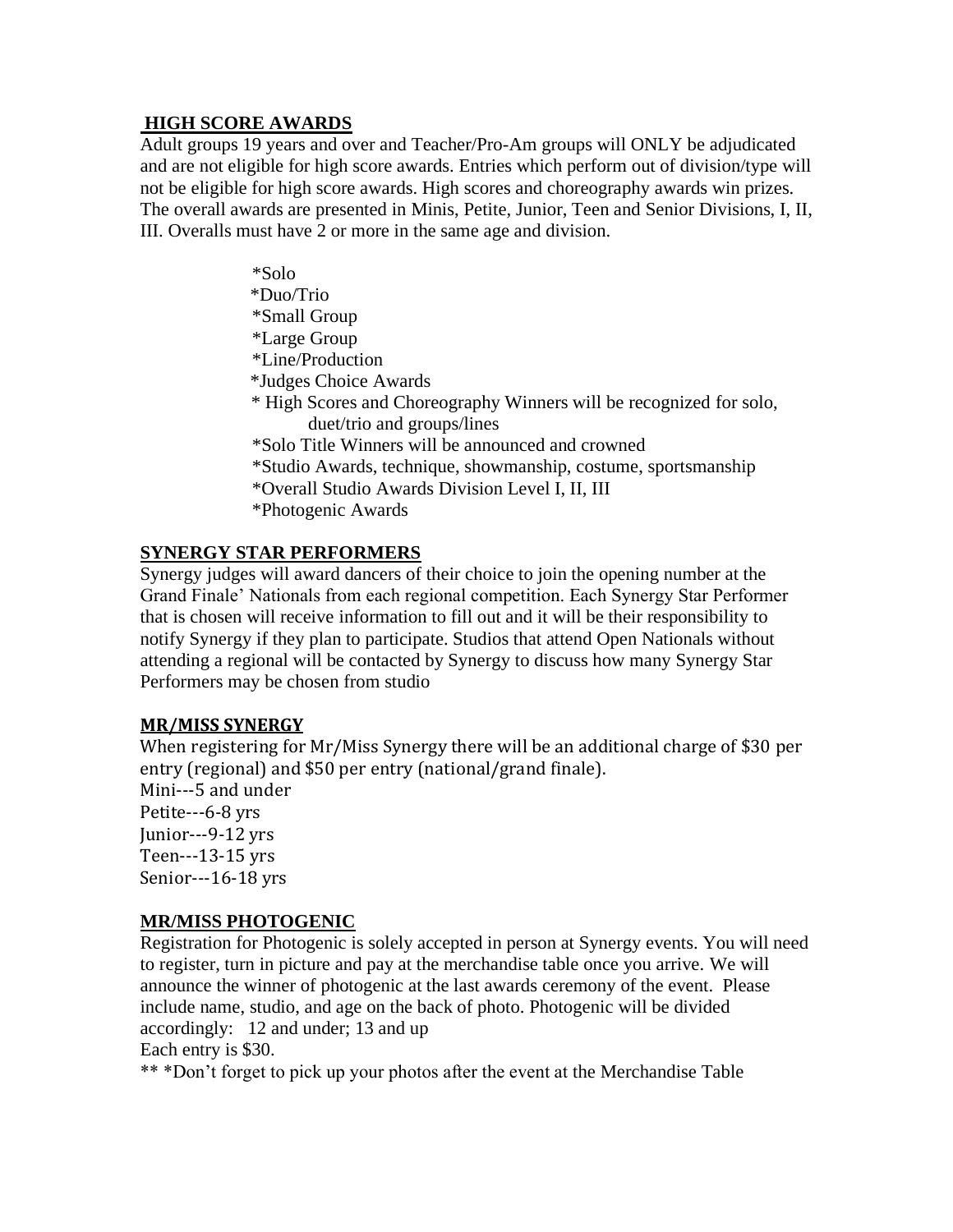#### **MASTER CLASS**

The Master Classes are offered for FREE to any dancer that is registered in the competition. We offer this to increase your knowledge of dance and to experience new teachers. Please take advantage of this amazing offer!!

## **CHARITY DANCE OFF**

Anyone that purchases a \$10 cash ticket form the front merchandise table will be eligible to participate in the Charity Dance Off. All proceeds will go to the Cavett Kids Foundation. [www.Cavettkids.org](http://www.cavettkids.org/)

## **OPEN GRAND FINALE' NATIONALS**

Nationals Pricing: Please contact us or log in to dance comp genie for pricing via our website [www.synergypac.com.](http://www.synergypac.com/) Our Grand Finale will include a Solo/Duet/Trio Gala as well as a Groups/Lines/Production Gala for each Level.

#### **Rebates:**

10% if you attend both the Regional and Nationals Competition and pay 50 days prior 5% if you register and pay 40 days prior

### **ONLINE REGISTRATION FORMS**

All entries must be registered through our online registration system on our web site [www.synergypac.com](http://www.synergypac.com/) payments must be received **immediately** when registration is completed to hold your spot in the competition. *It is the sole responsibility of each studio to double check their entries. If we need to make corrections after the 14 day prior to competition there will be a \$30 administrative fee charged per day to the studio account.*

#### **PAYMENT (PLEASE READ IN FULL DETAIL)**

All fees must be paid by studio check, cashier's check, money order or via pay pal through dance comp genie website ; one studio payment for all entries. All studios must include payment. **NO cash refunds for entries.** Entries will not be guaranteed until paid in full. Paid entries are accepted on a "first come, first serve" basis. All fees are nonrefundable. *Teacher Rebate 5% rebate to studio only who register and pay in full 40 days prior to the competition date*. *In order to receive the 5% rebate payments must be received 40 days prior and be in the form of studio check, cashier's check or money order and mailed to the below address. We can no longer offer the 5% rebate if fee's are paid via PayPal (sorry for the inconvenience but PayPal now charges Synergy a 3% fee for every transaction).* The 5% rebate is not offered for Independent Entries. If you qualify for the 5% after your registration is completed and paid in full Synergy will contact you to rebate the 5%. Entries must be completed online and paid in full 40 days prior to the competition date.

*Entries and Payment are due 30 days prior to the competition date!!! Registration or Payment not received within the 21 day mark of event will be charged a \$30* **per routine late fee.**

Mail payment to – 2476 Deerwood Drive Little Elm, Texas 75068